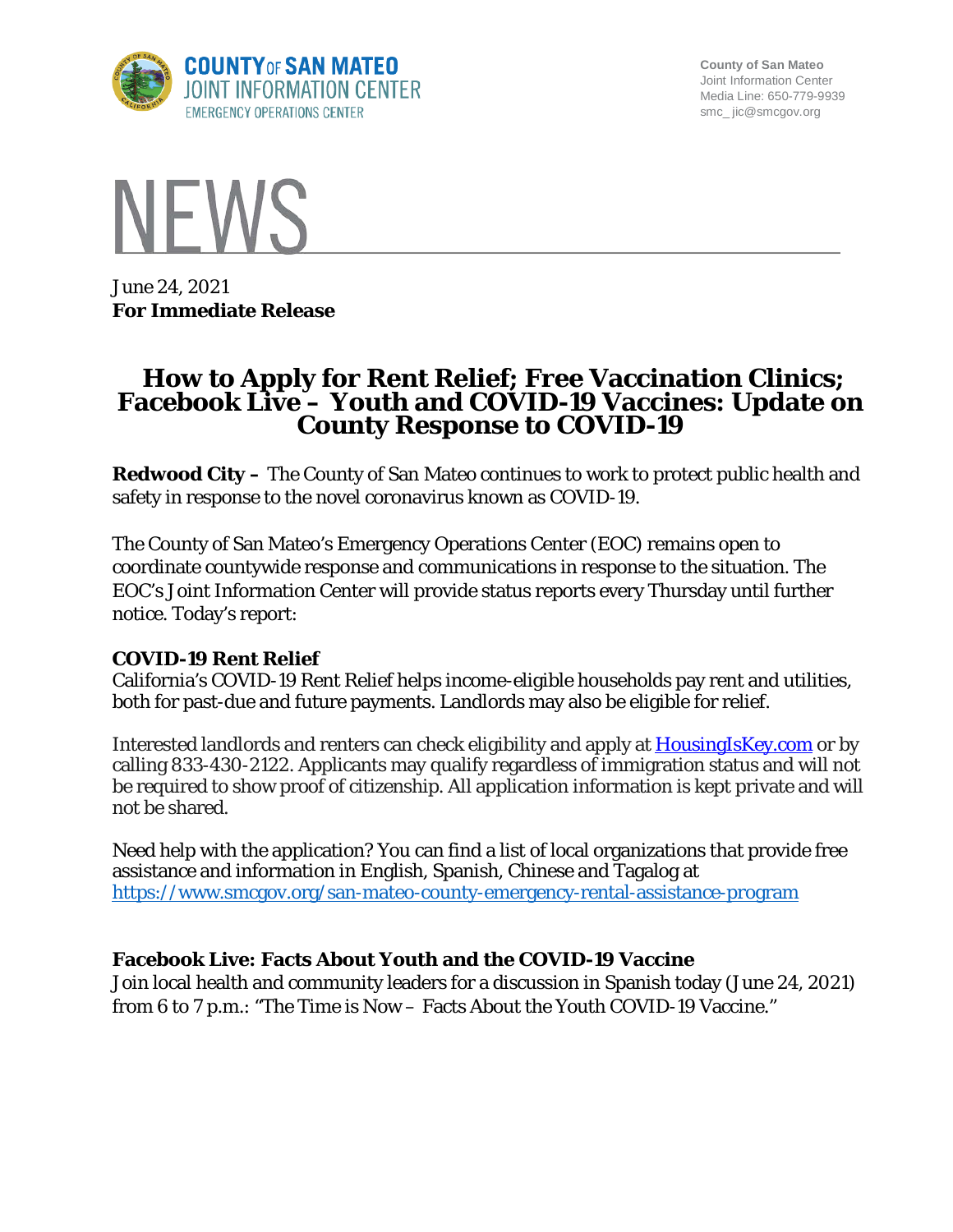The discussion will include representatives from the Siena Youth Center and a youth representative from the North Fair Oaks Community Council, among others.

Join Supervisor Warren Slocum on Facebook Live: <https://www.facebook.com/supervisorwarrenslocum>

## **El momento es ahora - Datos sobre la vacuna COVID-19 en jovenes y porqué es importante**

Los invitamos a nuestro próximo FB Live para una discusión en español sobre "El momento es ahora - Datos sobre la vacuna COVID-19 en jovenes y porqué es importante." Tendremos representantes de Kaiser Permanente, El Centro Juvenil de Siena, y un miembro joven del Consejo Comunitario de North Fair Oaks. Jueves 24 de junio, 6-7 pm.

Únete al Supervisor Warren Slocum Facebook Live: <https://www.facebook.com/supervisorwarrenslocum>

## **County Health Offers Free Vaccine Clinics**

County Health is offering free vaccines on every day of the week at its clinics and facilities in Daly City, East Palo Alto, Half Moon Bay, North Fair Oaks, San Mateo and South San Francisco.

See the following link for schedules for which day the vaccine is offered at which location. No appointments necessary. [http://smchealth.org/vaccinecalendar](http://smchealth.org/vaccinecalendar?fbclid=IwAR1v5qnplZBK9kAidgPbT7-goUknrPFD3VVcdOi8iRbF6O8tpLPZAomEJdo)

Vaccines are also available at 60 pharmacy locations throughout the county, including CVS, Walgreens, and others.

# **Vaccinated Visitors to County Center No Longer Required to Wear Mask**

In alignment with state workplace safety guidance, visitors, clients and all members of the public who are fully vaccinated against COVID-19 are no longer required to wear a face covering inside County facilities.

Unvaccinated individuals must wear a face covering unless they:

- Are under 2 years old
- Have a medical or mental health condition or disability that prevents wearing a mask
- Are hearing impaired or communicating with a person who is hearing impaired and must see the mouth for communication

Individuals entering the buildings without a face covering are self-attesting to having met the vaccine requirement.